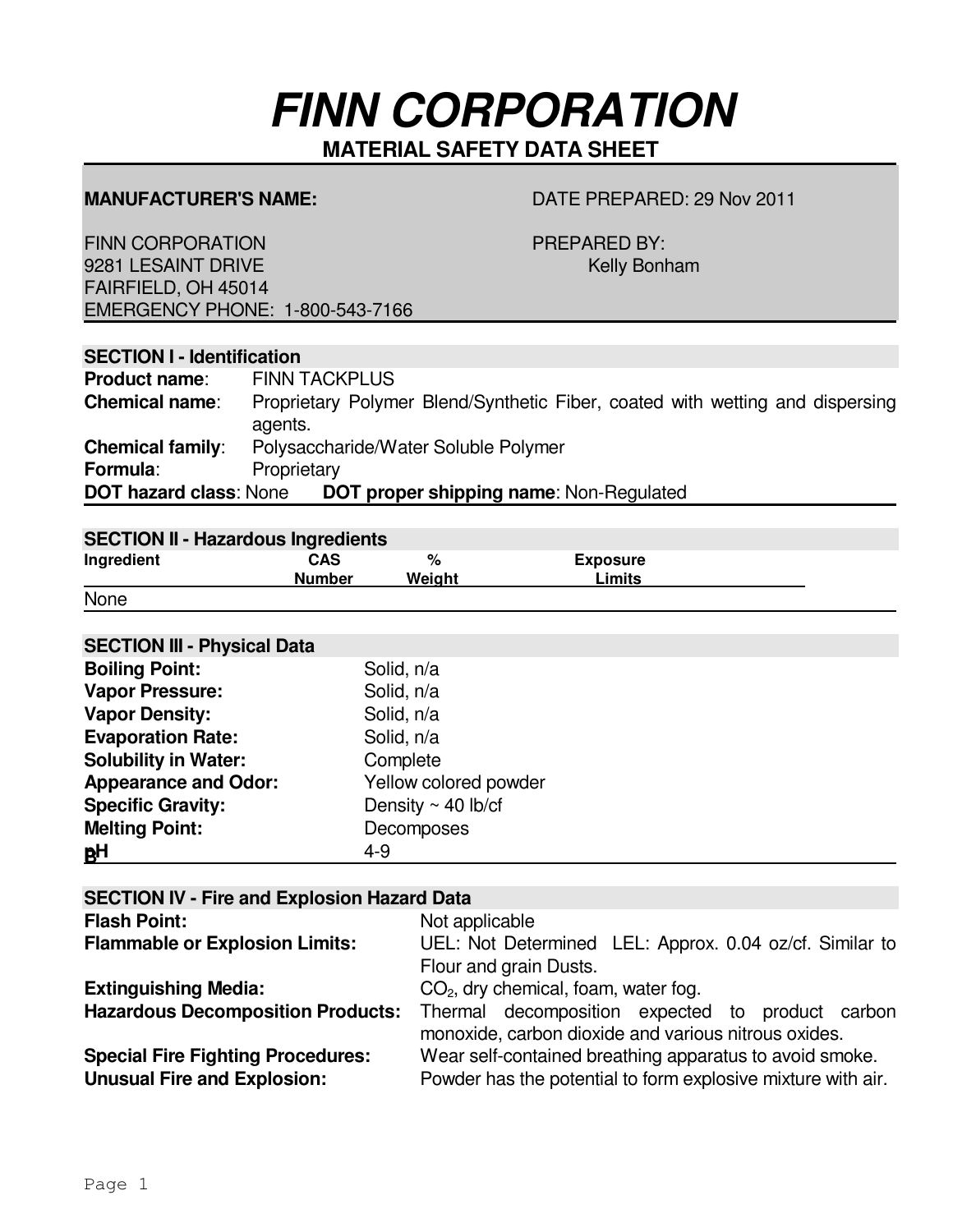**SECTION V: Reactivity Data** 

**Hazards: Hazards:** Avoid creating dust. Keep away from heat, open flame and sparks. Use spark-proof motors, ventilate to control dust and use other preventive measures as with all dusty materials. Powder becomes very slippery when wet. Application of water to material may produce slipping hazards.

| <b>JLUTIVIY V. NGGULIVILY DALA</b>                                                                      |                   |                                                      |     |  |  |
|---------------------------------------------------------------------------------------------------------|-------------------|------------------------------------------------------|-----|--|--|
| <b>Stability:</b>                                                                                       | <b>Stable</b>     |                                                      |     |  |  |
| <b>Conditions to Avoid:</b>                                                                             |                   | Ignition sources, air suspended dust, water contact. |     |  |  |
| Incompatibility:                                                                                        | Strong oxidizers  |                                                      |     |  |  |
| Hazardous Decomposition Products: Thermal decomposition may produce: nitrogen oxides,<br>carbon oxides. |                   |                                                      |     |  |  |
| <b>Hazardous Polymerization:</b>                                                                        |                   | Will not occur                                       |     |  |  |
| <b>SECTION VI: Health Hazard Data</b>                                                                   |                   |                                                      |     |  |  |
| <b>OSHA Hazardous Material:</b>                                                                         |                   |                                                      |     |  |  |
| <b>OSHA Hazard Categories:</b>                                                                          | 1. Carcinogen $-$ |                                                      | NO. |  |  |
|                                                                                                         |                   | 2. Corrosive -                                       | NO. |  |  |
|                                                                                                         |                   | 3. Highly $Toxic -$                                  | NO  |  |  |
|                                                                                                         | 4. Irritant –     |                                                      | Yes |  |  |
|                                                                                                         | 5. Sensitizer $-$ |                                                      | Yes |  |  |
|                                                                                                         | 6. Toxic $-$      |                                                      | NO. |  |  |
|                                                                                                         |                   | 7. Target Organ Effect Lung and Cutaneous -- Yes     |     |  |  |

#### **Emergency Overview:**

Concentrations of dust suspended in the air present a fire and explosion hazard. Adequate ventilation is recommended to maintain finish mist levels below 3mg/m3 8-hr. TWA and minimize exposure.

Inhalation of dust may cause respiratory irritation and possible lung injury with symptoms of shortness of breath and reduced lung function.

Slippery when wet.

### **Acute Health Effects:**

**Eye Contact:** Contact may cause irritation based on studies with laboratory animals.

**Skin Contact:** Contact may cause dryness.

**Inhalation:** Inhalation of dust may cause irritation of the nose, throat and respiratory passages. Symptoms include coughing, sore throat, nasal congestion, sneezing wheezing and shortness of breath. May cause life-threatening allergic reaction in susceptible individuals.

**Ingestion:** DO NOT INGEST. While this product is not toxic by ingestion, swallowing small amounts could cause complete blockage of the mouth, pharynx, trachea, esophagus and/or gastrointestinal system which may cause choking, suffocation and/or other life threatening medical conditions. Get medical attention immediately.

# **Chronic (long-term exposure) Health Effects**:

- **Inhalation:** Overexposure to any nuisance dust may cause lung injury. Symptoms include cough, shortness of breath, difficulty breathing and reduced pulmonary function. Repeated exposures may cause allergic sensitization.
- **Carcinogenicity:** None of the components of this product are listed as carcinogens or suspected carcinogens by OSHA, IARC or NTP.